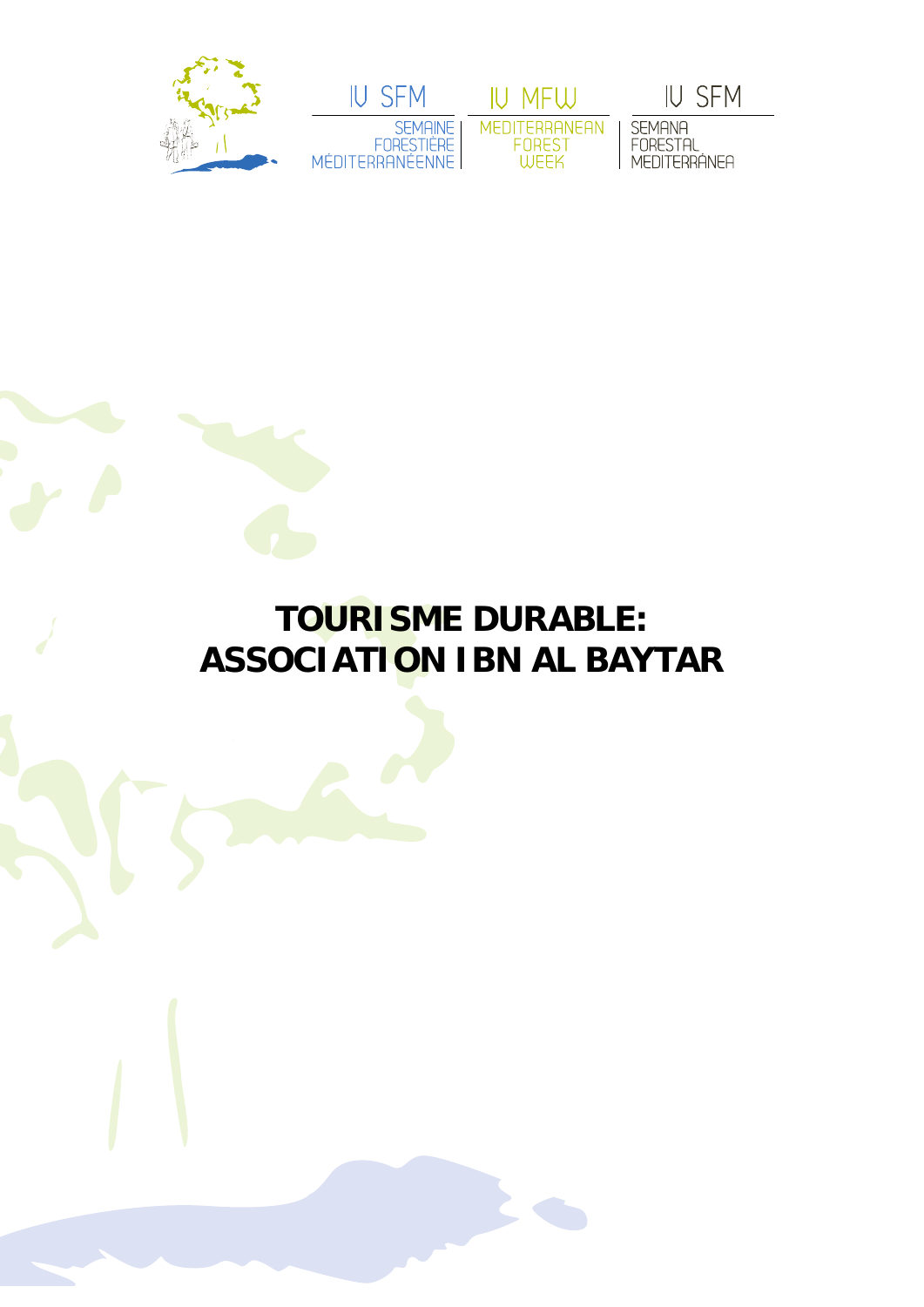

## **ASSOCIATION IBN AL BAYTAR**

Pour la Promotion des Plantes Médicinales 22 Rue de Sebou, Appartement N°2, Agdal, Rabat. Maroc Tel : 212 5 37 77 53 80 Email : association.ibnalbaytar@gmail.com www.association-ibnalbaytar.com

## **Association Ibn Al Baytar 1999‐2015**

The Ibn Al Baytar Association (AssociationIbn Al Baytar ‐ AIB) was established in 1999 following the work undertaken by its president Professor DrCharrouf (as a professor at the Faculty of Sciences of Rabat) since 1985 to use the argan tree as a lever for local development and empowerment of rural women. The association realized several activities such as research and development, training, income generating activities, reforestation, communication, organization of the sector, labeling etc ...

From 1996 to 2008, the AIB's projects, supported by several Moroccan and international partners, have promoted the mobilization and training of rural women's groups through the creation of argan cooperatives with more than 3,000 women and the emergence of the argan oil industry.

All these projects have had extremely interesting socio‐economic benefits:

- $\checkmark$  At present more than 300 women's cooperatives exist employing nearly 10,000 women. Four *Groupementd'intérêtéconomique* (abbreviated GIE in English: Economic Interest Group) and 2 four cooperative unions contribute at the downstream stage of the argan value chain to market the products of their members.
- $\checkmark$  More than hundred SMEs and SMIs, working with women's cracking<sup>1</sup> groups, market ¾ of the national production.
- Export of more than 1,000 tons / year for the equivalent of 200 million dirhams.
- $\checkmark$  International recognition of argan oil (best cosmetic product in 2009)
- $\checkmark$  Development of the region through tourist visits
- $\checkmark$  The members of the women's cooperatives profit from social development.
- $\checkmark$  An interesting environmental impact: the reforested areas were multiplied by 100 between 2000 and 2010 and the Moroccan state seeks to plant 200,000 ha until 2020, thus contributing to preserve the green curtain in the desert.
- $\checkmark$  The argan tree project served as a model for other local products regarding value chain structuring and product labeling.
- $\checkmark$  The Moroccan government created an agency for the development of the oasis zones and the argan tree (ANDZOA) and has provided means to this end.

 <sup>1</sup>As part of the oil-extraction, the soft pulp has to be removed and the hard nut is cracked by hand, between two stones, to retrieve the seeds needed for oil production.